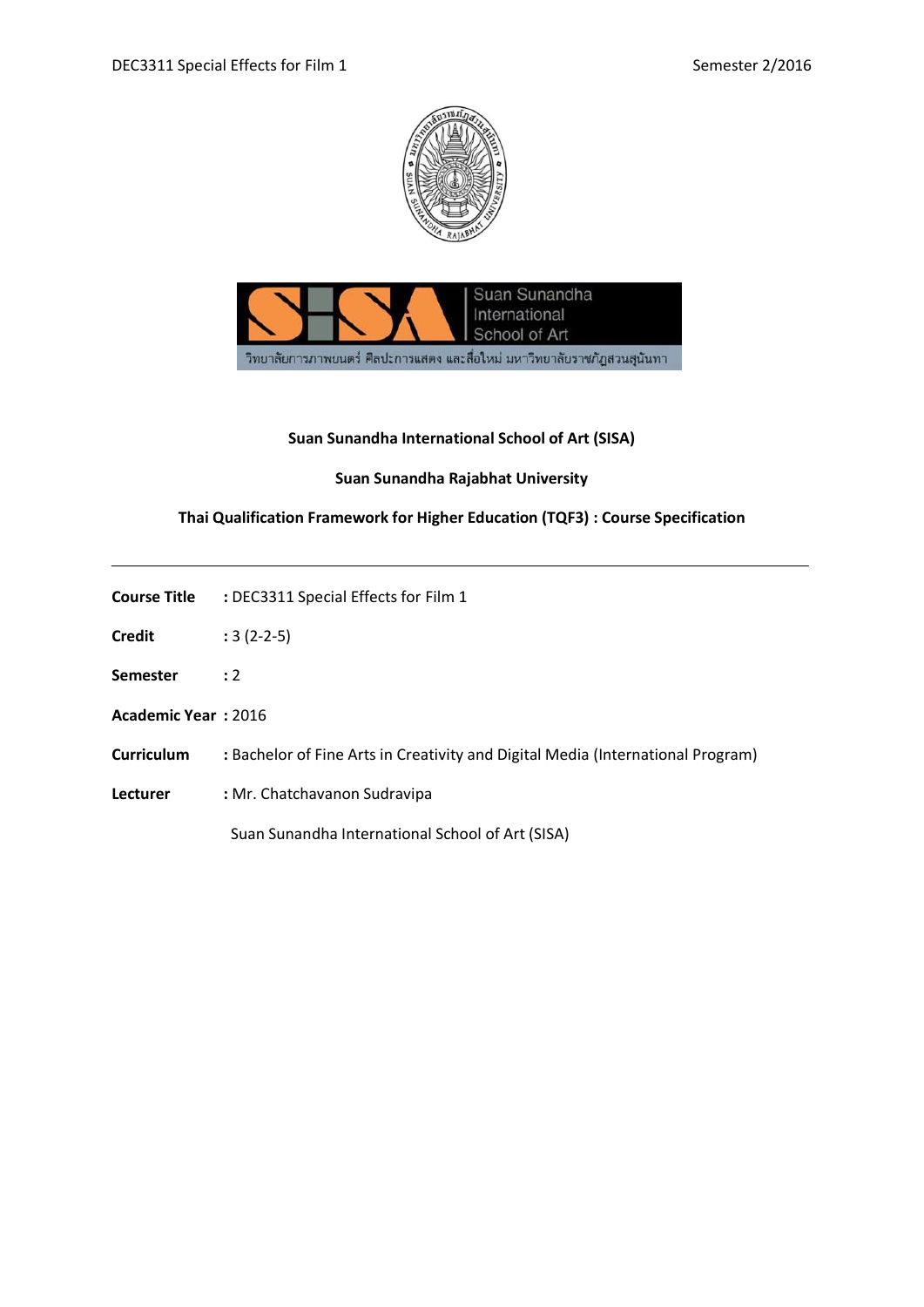## **Section 1. General Information**

- 1. Code and Course Title : DEC3311 Special Effects for Film 1
- 2. Credit : 3 (2-2-5)
- 3. Curriculum and Course Category: This course offering, a part of the Bachelor of Fine Arts, Creativity and Digital Media Program, Suan Sunandha International School of Art, Suan Sunandha Rajabhat University is categorized as Creativity and Digital Media Free Elective Course.
- 4. Lecturer : Mr. Chatchavanon Sudravipa
	- E-mail: Chatchavanon.su@ssru.ac.th
- 5. Semester / Year Level of Students: Semester 2 / 2<sup>nd</sup> Year Students
- 6. Pre-Requisite (if any) : None
- 7. Co-Requisite (if any) : None
- 8. Learning Location : Suan Sunandha International School of Art (SISA),
	- Room: 81/81216, Suan Sunandha Rajabhat University
- 9. Late Date for Preparing and Revising this Course: -

## **Section 2. Aims and Objectives**

- 1. Objectives of Course
	- 1.1 To understand Film production.
	- 1.2 To create visual effect for film production.
- 2. Objectives of Developing/Revising Course -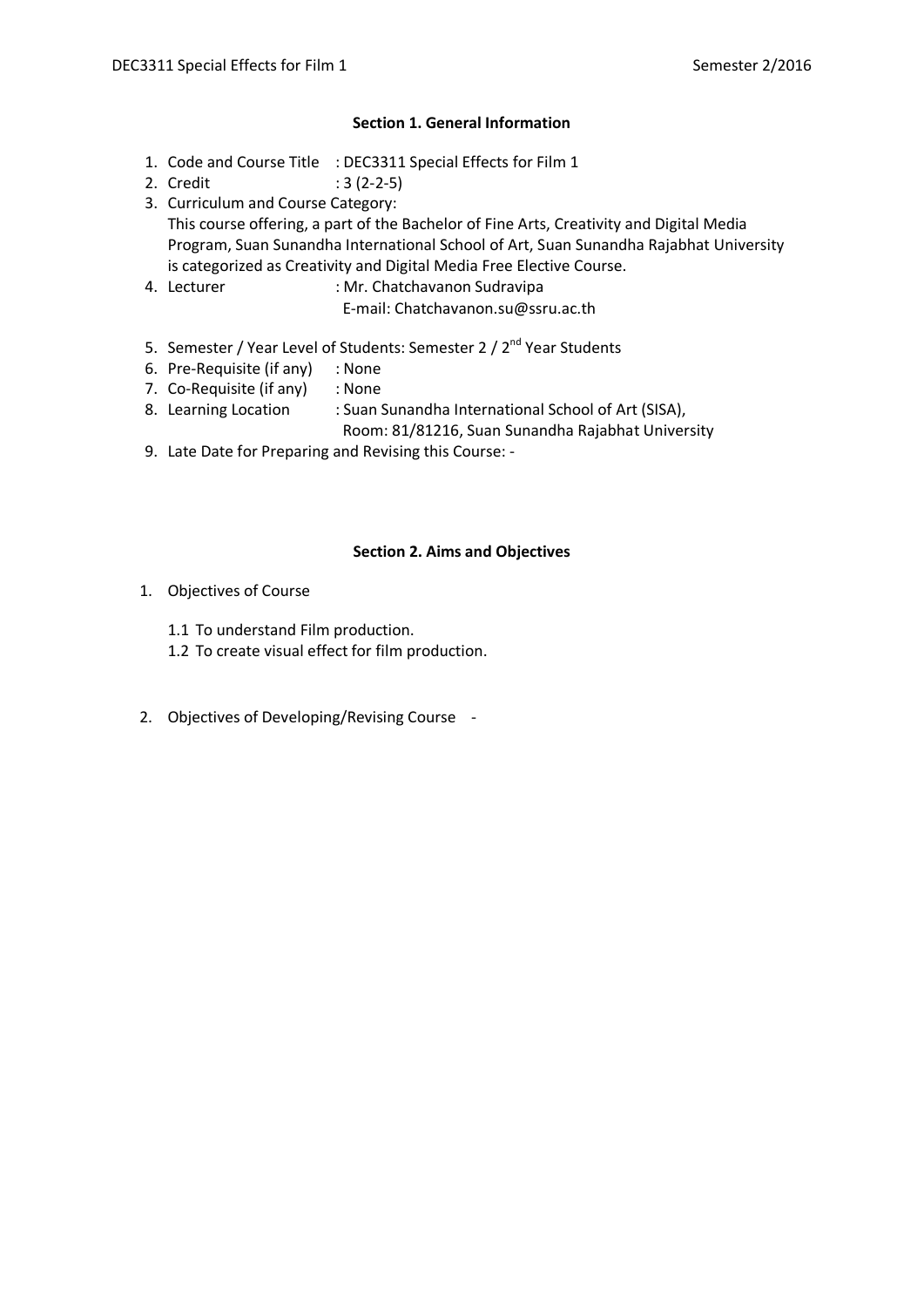## **Section 3. Course Structure**

## **1. Course Outline**

Knowledge about the tools and equipment used for visual effects in film and video content, their characteristics, usage, maintenance, and operation procedures.

## **2. Time Length per Semester** (Lecture-Hours / Practice-Hours / Self Study-Hours)

| Lecture          | <b>Practice</b>  | Self-Study       | <b>Addition</b>      |
|------------------|------------------|------------------|----------------------|
| 2 hours per week | ? hours per week | 5 hours per week | upon student request |

## **3. Time Length per Week for Individual Academic Consulting and Guidance**

- 3.1 Lecturer will be available every Thursday from 13:00 to 16.00 at Suan Sunandha International School of Art or an appointment can be made upon request.
- 3.2 Lecturer can also be reached via e-mail for any short consultations: Chatchavanon.su@ssru.ac.th

| <b>Learning Standard/Outcomes</b> | <b>Learning Activities</b>                 | <b>Learning Assessment</b>     |  |  |  |  |
|-----------------------------------|--------------------------------------------|--------------------------------|--|--|--|--|
|                                   | <b>Ethics and Morals</b><br>$\mathbf{1}$ . |                                |  |  |  |  |
| 1. Honesty                        | 1. Rules setting such as                   | 1. Evaluation of on time class |  |  |  |  |
| 2.Integrity                       | attending the class on time                | attendance                     |  |  |  |  |
| 3. Responsibility                 | and regularly                              | 2. Evaluation of on time       |  |  |  |  |
| 4. Punctuality                    | 2. Group discussion                        | assigned tasks sending         |  |  |  |  |
| 5.Tolerance                       | 3. Group work                              | 3. Evaluation of harmony in    |  |  |  |  |
| 6.Confidence                      | 4. Responsible for given tasks             | students group working         |  |  |  |  |
|                                   | and be honest in working                   |                                |  |  |  |  |
|                                   | and examination                            |                                |  |  |  |  |
|                                   | Knowledge<br>2.                            |                                |  |  |  |  |
| 1. Can apply knowledge in real    | 1. Explain and conclude ideas              | 1. Evaluation by behaviors,    |  |  |  |  |
| working time                      | through teaching                           | attention and class            |  |  |  |  |
| 2. Dare to use creativity that's  | documents and                              | participation                  |  |  |  |  |
| profit for film production        | presentation by programs                   | 2. Evaluation by group working |  |  |  |  |
| development                       | of Microsoft PowerPoint,                   | of film production and         |  |  |  |  |
| 3. Understand in working          | Microsoft Word and                         | discussion                     |  |  |  |  |
| process rightly in standard       | Internet                                   | 3. Evaluation by quiz, midterm |  |  |  |  |
| 4. Good attitude to profession    | 2. Single and group                        | examination and final          |  |  |  |  |
| and work based on                 | assignment and discussion                  | examination                    |  |  |  |  |
| moralities and ethics of          | 3. Games for case studies                  |                                |  |  |  |  |
| mass communicators                | understanding and                          |                                |  |  |  |  |
|                                   | conclusion                                 |                                |  |  |  |  |
|                                   | Quiz in class<br>4.                        |                                |  |  |  |  |

## **Section 4. Developing Students' Learning Outcomes**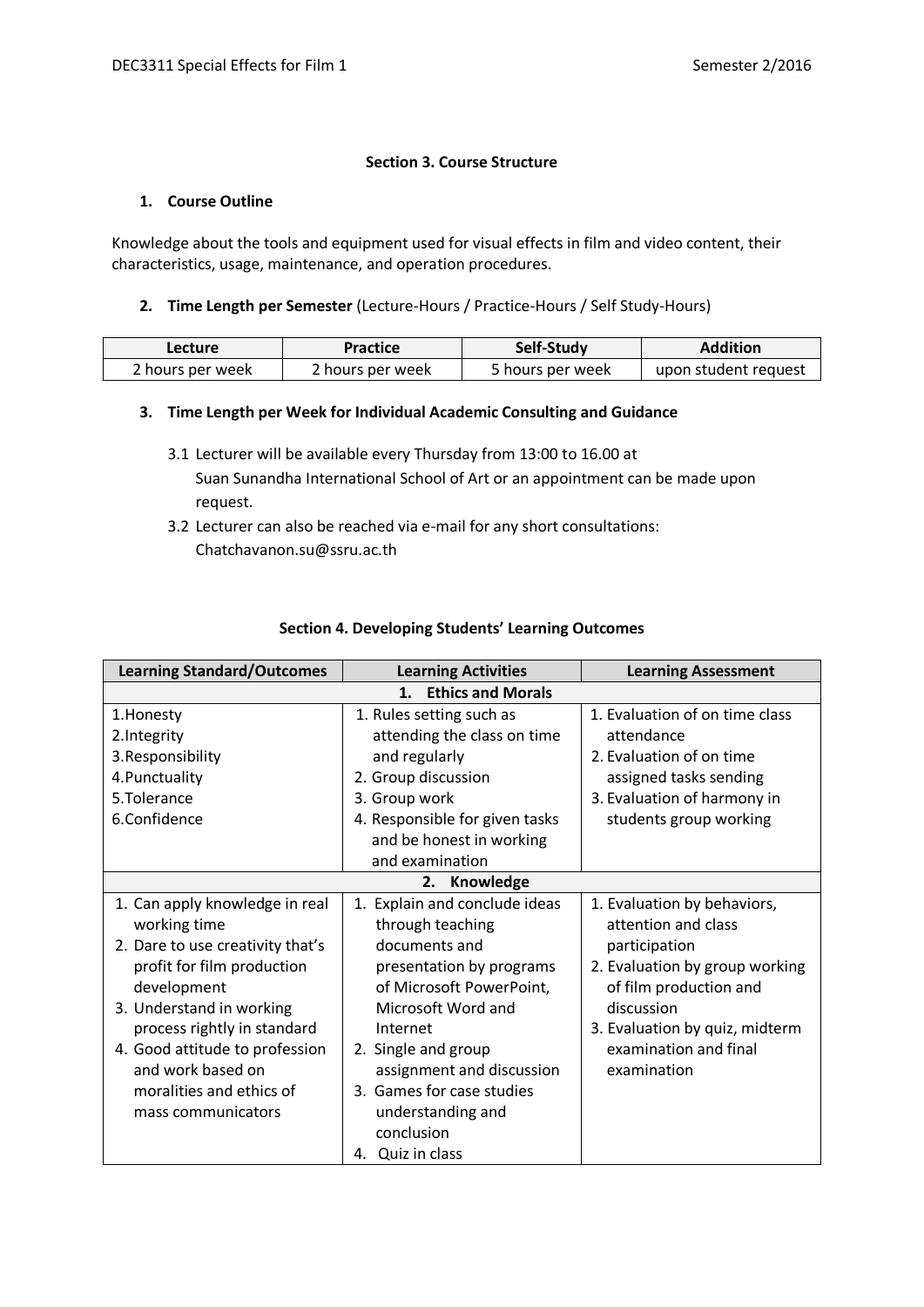| <b>Learning Standard/Outcomes</b>                                                                                                                                                                                                                                                                                                                                                        | <b>Learning Activities</b>                                                                                                                                                                                         | <b>Learning Assessment</b>                                                                                                                                                                                                                       |  |  |  |
|------------------------------------------------------------------------------------------------------------------------------------------------------------------------------------------------------------------------------------------------------------------------------------------------------------------------------------------------------------------------------------------|--------------------------------------------------------------------------------------------------------------------------------------------------------------------------------------------------------------------|--------------------------------------------------------------------------------------------------------------------------------------------------------------------------------------------------------------------------------------------------|--|--|--|
| <b>Cognitive Skills</b><br>3.                                                                                                                                                                                                                                                                                                                                                            |                                                                                                                                                                                                                    |                                                                                                                                                                                                                                                  |  |  |  |
| 1. Can apply theoretical section<br>and practical part to film<br>production<br>2. Can analyze situations in film<br>production                                                                                                                                                                                                                                                          | 1. Practice and ideas<br>conclusion by program of<br><b>Microsoft PowerPoint</b><br>2. Assignment of group<br>discussion and report<br>3. Group analysis based on at<br>present film principles                    | 1. Evaluation by behaviors,<br>attention and class<br>participation<br>2. Evaluation by group<br>discussion<br>3. Evaluation by class practice<br>4. Evaluation by students' ideas<br>conclusion, analysis including<br>with in class evaluation |  |  |  |
| 4.                                                                                                                                                                                                                                                                                                                                                                                       | <b>Interpersonal Skills and Responsibilities</b>                                                                                                                                                                   |                                                                                                                                                                                                                                                  |  |  |  |
| 1. Relevant interpersonal skill<br>and classmate<br>2. Skill of creation and<br>maintenance of<br>interpersonal relationship<br>with colleagues and gain<br>and loss people<br>3. Professional practice with<br>self-responsibility and public<br>responsibility based on<br>moralities and ethics of<br>mass communicators<br>4. Being leader and follower<br>while working development | 1. Explain and conclude ideas<br>through teaching<br>documents and<br>presentation by programs<br>of Microsoft PowerPoint,<br>Microsoft Word and<br>Internet<br>2. Group works assignment<br>3. Group presentation | 1. Evaluation by behaviors,<br>attention and class<br>participation<br>2. Evaluation by group works<br>3. Evaluation by in class<br>practice                                                                                                     |  |  |  |
| 5.                                                                                                                                                                                                                                                                                                                                                                                       | Numerical Analysis, Communication and Information Technology Skills                                                                                                                                                |                                                                                                                                                                                                                                                  |  |  |  |
| 1. Effective communication<br>skill which are listening,<br>speaking, reading and<br>writing skills<br>2. Information technology and                                                                                                                                                                                                                                                     | 1. Communicative technology<br>usage practice such as<br>assignment sending via e-<br>mail and creation of forum<br>for ideas sharing                                                                              | 1. Evaluation by behaviors,<br>attention and class<br>participation<br>2. Evaluation by group<br>discussion and presentation                                                                                                                     |  |  |  |
| new media usage skills to<br>support film production<br>such as information<br>searching via internet and<br>uploading produced film to<br>youtube.com                                                                                                                                                                                                                                   | 2. In class discussion or playing<br>of case studies games<br>3. Report presentation skill by<br>using proper forms, tools<br>and technology                                                                       | 3. Evaluation by in class<br>practice                                                                                                                                                                                                            |  |  |  |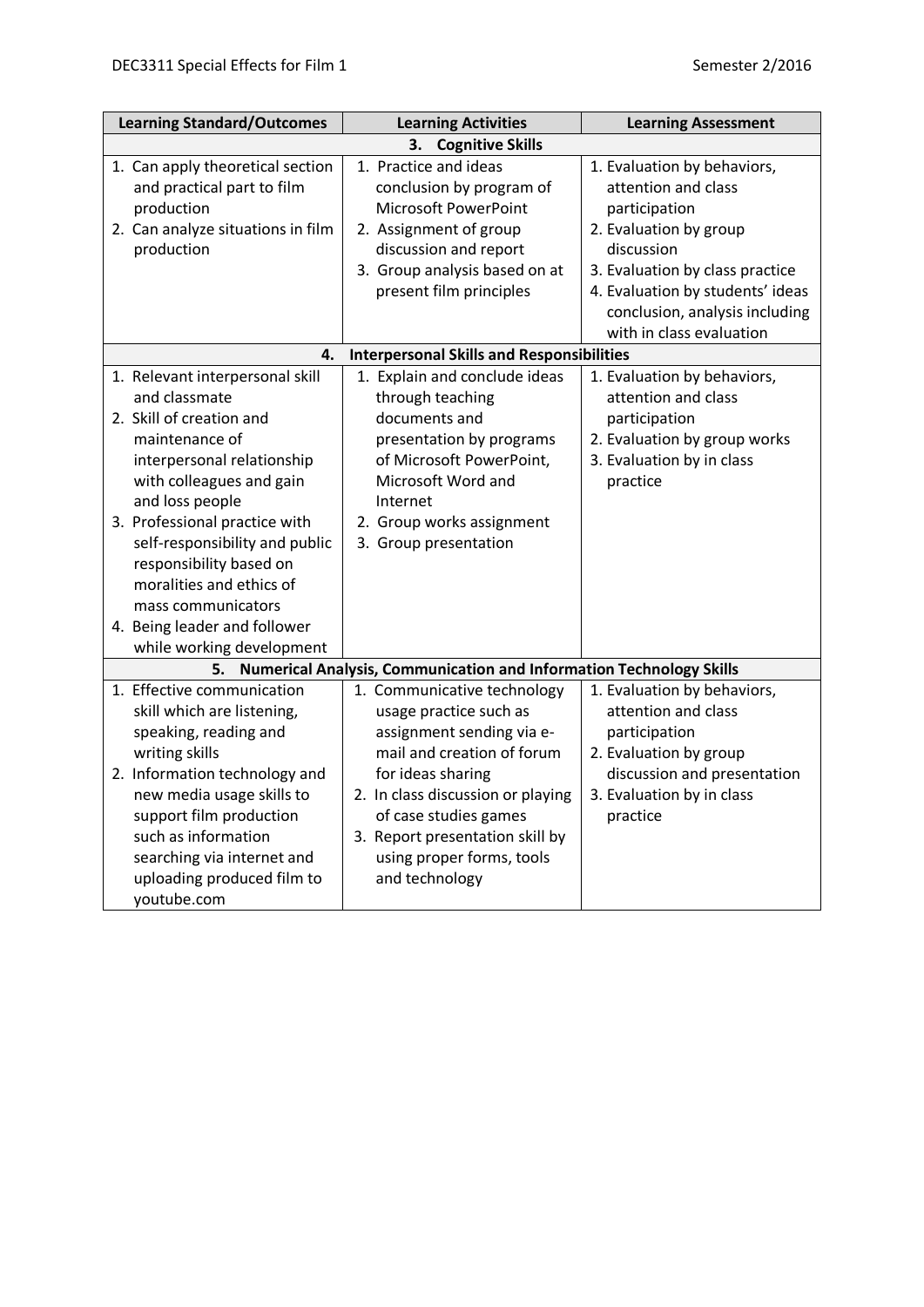# **Section 5. Lesson Plan and Assessment**

# **1. Lesson Plan**

| <b>Week</b>    | <b>Topic/Outline</b>                                     | <b>Hours</b> | <b>Learning Activities</b><br>and Medias | Lecturer                      |  |
|----------------|----------------------------------------------------------|--------------|------------------------------------------|-------------------------------|--|
| $\mathbf{1}$   | - Course Orientation<br>- Introduction for visual effect | 3            | - Group Discussion                       | Mr. Chatchavanon<br>Sudravipa |  |
| $\overline{2}$ | -Beginning Adobe After Effect                            | 3            | - Group Discussion<br>- Group Workshop   | Mr. Chatchavanon<br>Sudravipa |  |
| 3              | - Software interface                                     | 3            | - Group Dissussion                       | Mr. Chatchavanon<br>Sudravipa |  |
| 4              | -Movie file format type                                  | 3            | - Group Workshop                         | Mr. Chatchavanon<br>Sudravipa |  |
| 5              | - Timeline                                               | 3            | - Group Workshop                         | Mr. Chatchavanon<br>Sudravipa |  |
| 6              | -layer and 3D layer                                      | 3            | - Group Workshop                         | Mr. Chatchavanon<br>Sudravipa |  |
| $\overline{7}$ | <b>Midterm Break Week</b>                                |              |                                          |                               |  |
| 8              |                                                          |              | <b>Midterm Examination Week</b>          |                               |  |
| 9              | - Shape and transformation                               | 3            | - Group Workshop                         | Mr. Chatchavanon<br>Sudravipa |  |
| 10             | - Keying and Masking footage                             | 3            | - Group Workshop                         | Mr. Chatchavanon<br>Sudravipa |  |
| 11             | -Compositing                                             | 3            | - Group Workshop                         | Mr. Chatchavanon<br>Sudravipa |  |
| 12             | - Managing the footage                                   | 3            | - Group Workshop                         | Mr. Chatchavanon<br>Sudravipa |  |
| $13 - 14$      | - Color correcting                                       | 3            | - Group Workshop                         | Mr. Chatchavanon<br>Sudravipa |  |
| 15             | - Project - Presentation                                 | 3            | - Presentation and<br>Criticism          | Mr. Chatchavanon<br>Sudravipa |  |
| 16             | <b>Final Break Week</b>                                  |              |                                          |                               |  |
| 17             | <b>Final Examination Week</b>                            |              |                                          |                               |  |
|                | <b>Total Hours</b>                                       | 39           |                                          |                               |  |

# **2. Learning Assessment Plan**

| <b>Learning Outcomes</b>                                                                           | <b>Assessment Activities</b>                                 | <b>Time Schedule</b> | <b>Proportion of</b><br>Assessment (%) |
|----------------------------------------------------------------------------------------------------|--------------------------------------------------------------|----------------------|----------------------------------------|
|                                                                                                    | 1. Ethics and Morals                                         |                      |                                        |
| 1. Honesty<br>2. Integrity<br>3. Responsibility<br>4. Punctuality<br>5. Tolerance<br>6. Confidence | <b>Behaviors and Class</b><br><b>Practical Participation</b> | Every Week           | <b>Class Attendance</b><br>10%         |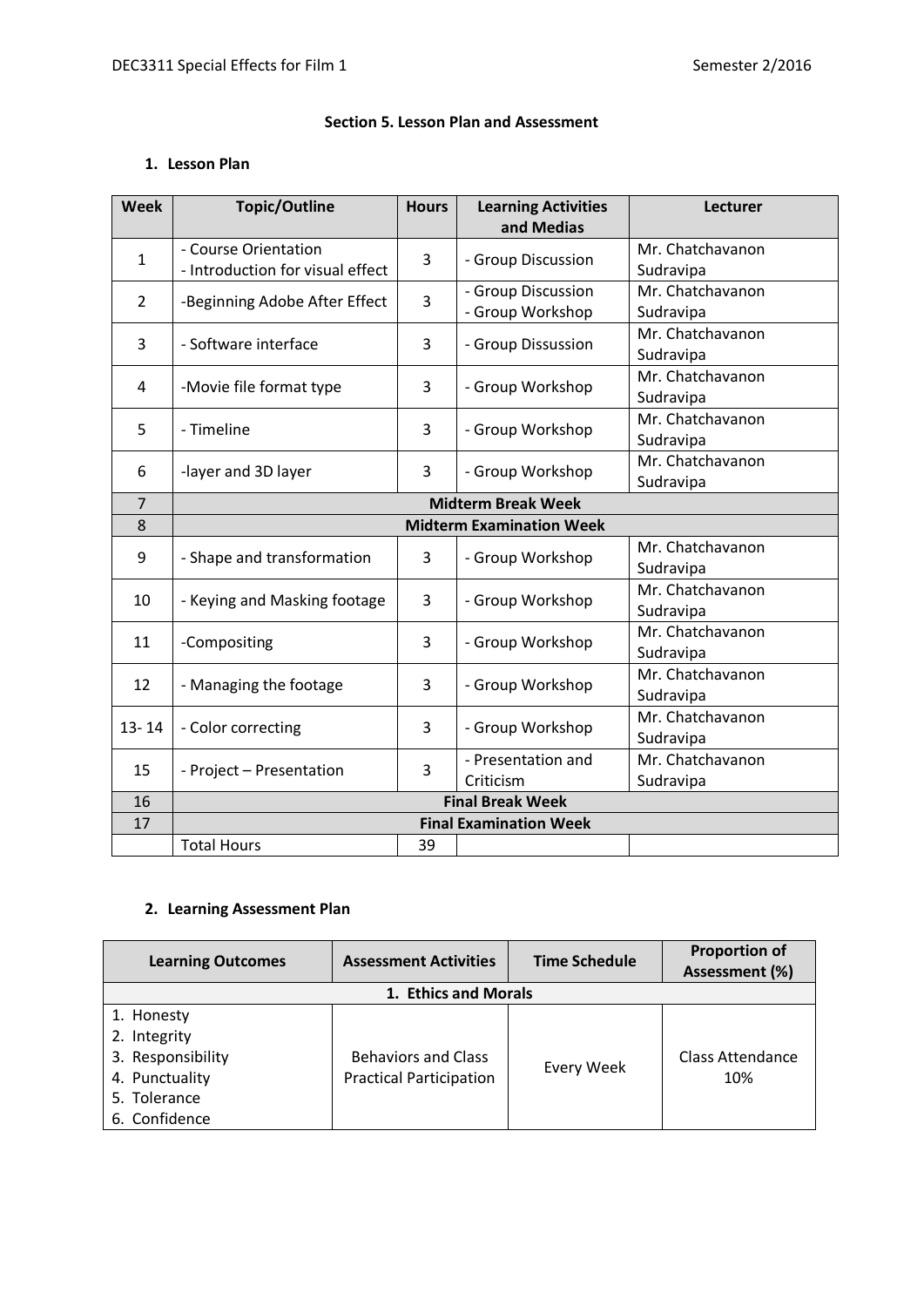| <b>Learning Outcomes</b>                                                                                                                                                                                                                                                                                                                                                                    | <b>Assessment Activities</b>                                               | <b>Time Schedule</b>  | <b>Proportion of</b><br>Assessment (%)                           |
|---------------------------------------------------------------------------------------------------------------------------------------------------------------------------------------------------------------------------------------------------------------------------------------------------------------------------------------------------------------------------------------------|----------------------------------------------------------------------------|-----------------------|------------------------------------------------------------------|
|                                                                                                                                                                                                                                                                                                                                                                                             |                                                                            |                       |                                                                  |
| 1. Can apply knowledge in<br>real working time<br>2. Dare to use creativity<br>that's profit for film<br>production development<br>3. Understand in working<br>process rightly in standard<br>4. Good attitude to<br>profession and work based<br>on moralities and ethics of<br>mass communicators                                                                                         | Midterm and Final<br><b>Examination Scores</b>                             | Week 8 and 17         | Midterm<br>Examination<br>20%<br><b>Final Examination</b><br>30% |
|                                                                                                                                                                                                                                                                                                                                                                                             | <b>Cognitive Skills</b><br>З.                                              |                       |                                                                  |
| 1. Can apply theoretical<br>section and practical part<br>to film production<br>2. Can analyze situations in<br>film production                                                                                                                                                                                                                                                             | Group Discussion and<br>Analysis                                           | Week 1, 2 and 11      | <b>Group Discussion</b><br>15%                                   |
| 4.                                                                                                                                                                                                                                                                                                                                                                                          | <b>Interpersonal Skills and Responsibilities</b>                           |                       |                                                                  |
| 1. Relevant interpersonal skill<br>and classmate<br>2. Skill of creation and<br>maintenance of<br>interpersonal relationship<br>with colleagues and gain<br>and loss people<br>3. Professional practice with<br>self-responsibility and<br>public responsibility based<br>on moralities and ethics of<br>mass communicators<br>4. Being leader and follower<br>while working<br>development | <b>Class Participation</b>                                                 | <b>Every Week</b>     | <b>Class Participation</b><br>10%                                |
| 5. .                                                                                                                                                                                                                                                                                                                                                                                        | <b>Numerical Analysis, Communication and Information Technology Skills</b> |                       |                                                                  |
| 1. Effective communication<br>skill which are listening,<br>speaking, reading and<br>writing skills<br>2. Information technology<br>and new media usage skills<br>to support film production<br>such as information<br>searching via internet and                                                                                                                                           | <b>Group Presentation</b>                                                  | <b>Week 10 and 15</b> | <b>Group Presentation</b><br>15%                                 |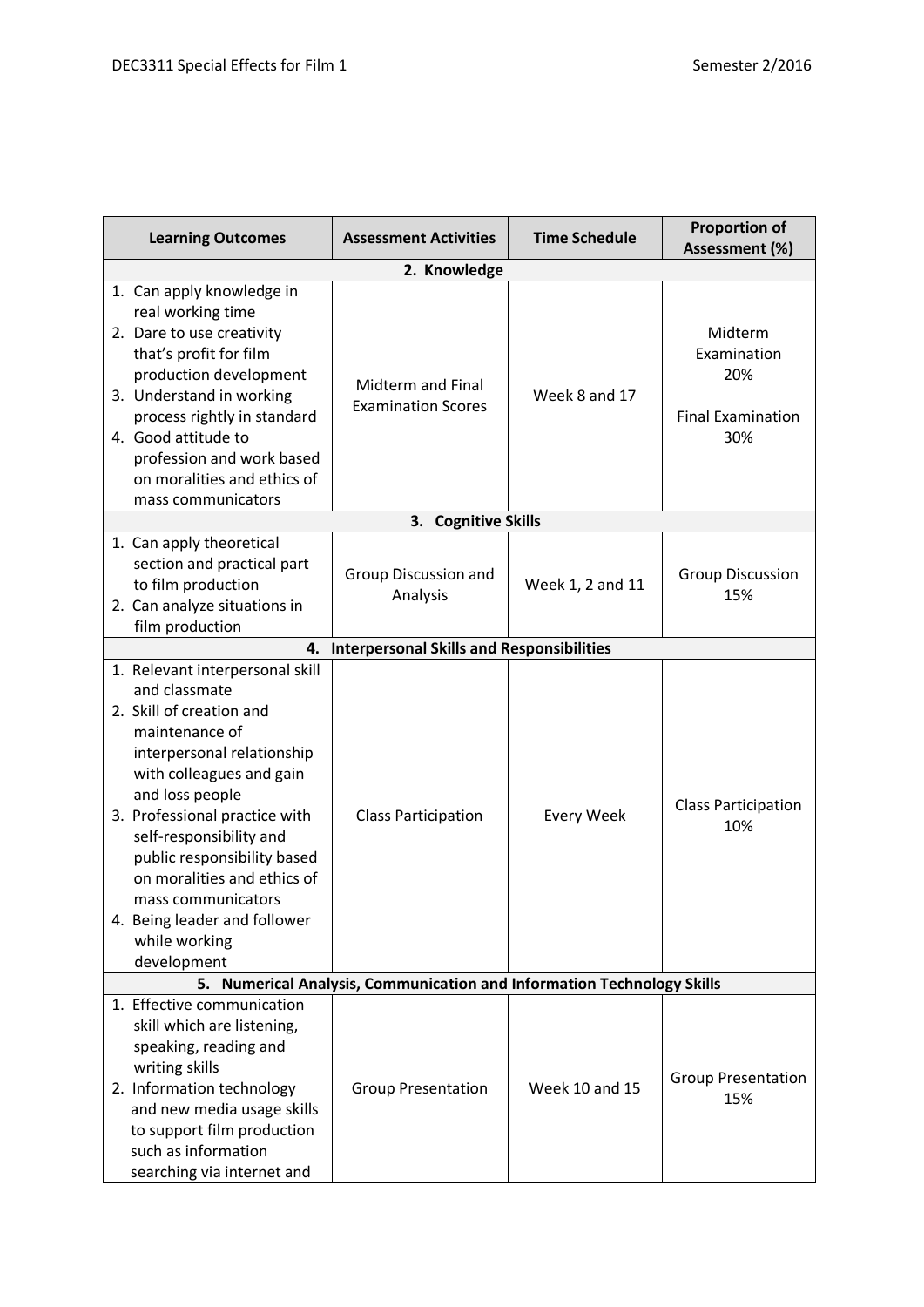| uploading produced film |  |  |
|-------------------------|--|--|
| to voutube.com          |  |  |

#### **Section 6. Learning and Teaching Resource**s

#### **Major books and documents**

Mark Sawicki.(2011). *Filming the Fantastic: A Guide to Visual Effects Cinematography*

. United States.

-

#### **Important document and information**

## **Suggested document and information**

Scott Arundale*. (2014). Modern Post: Workflows and Techniques for Digital Filmmakers*. United States.

#### **Section 7. Course Evaluation and Improvement**

## **Strategies for Course Evaluation by Students**

1.1 Explain to students to understand significance of subject development and students' roles in subject effectiveness evaluation as gain and loss people of program management

1.2 Support subject effectiveness evaluation by students before and after studying

1.3 Create opinion sharing atmosphere about subject effectiveness between lecturer and students while studying

## **Strategies for Course Evaluation by Lecturer**

2.1 Evaluation majorly based on students' participation such as students' behaviours and participation consideration

2.2 Evaluation by lecturer's point of view such as teaching potential according to set teaching plan evaluation and teaching atmosphere consideration

2.3 Evaluation by students' scores

2.4 Evaluation of teaching by faculty's academic section

## **Teaching Revision**

-

## **Feedback for Achievement Standards**

4.1 Students' outcomes, group works' quality and single assignment the whole semester harmony consideration

4.2Proper teaching management plan evaluation, teaching activities creation, giving assignments, evaluation and score assessment with subject description and program objectives

4.3 Cooperation with the next subject lecturer for previous subject evaluation